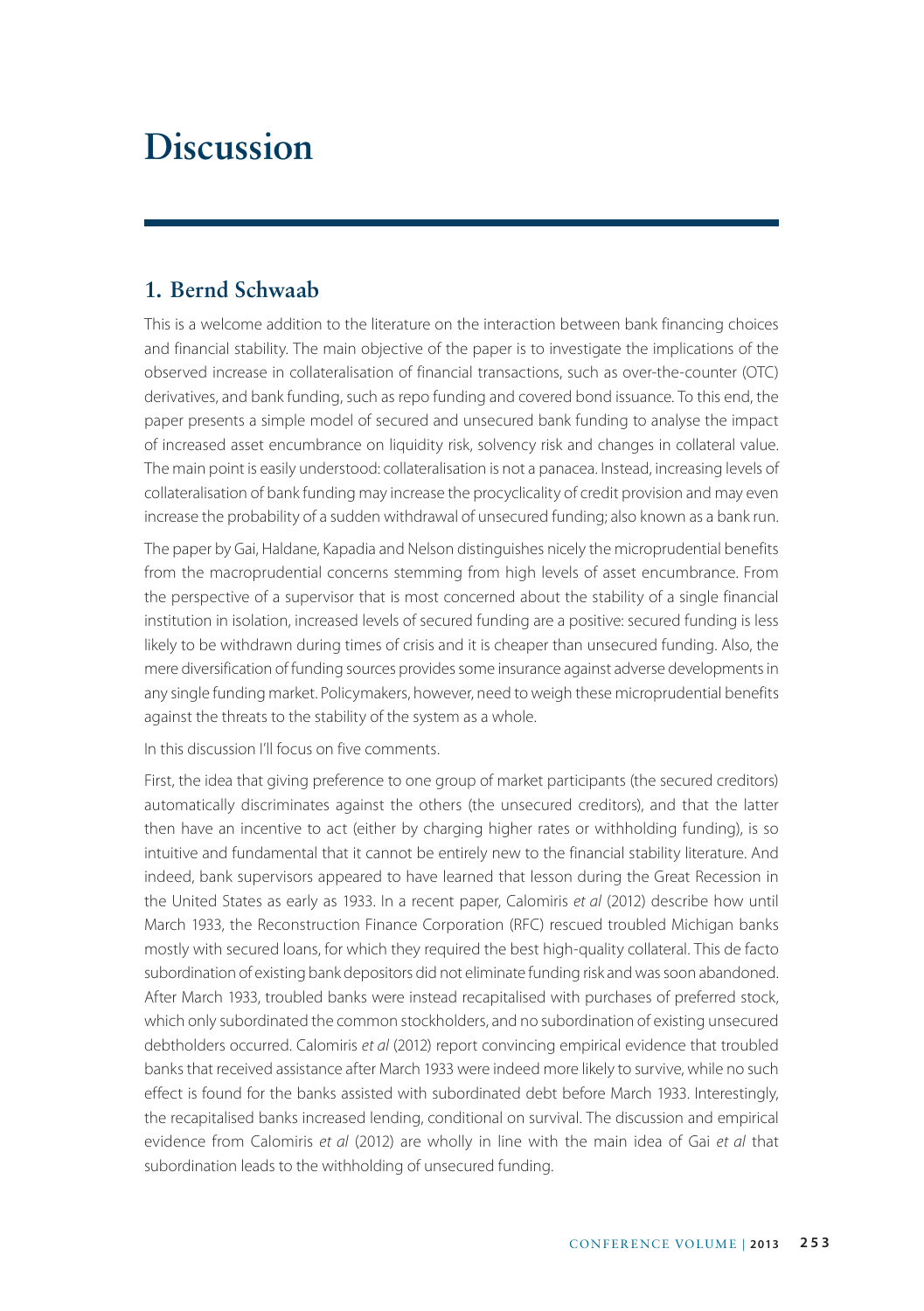#### DISCUSSION

Second, increased asset encumbrance due to secured funding may be problematic for reasons in addition to the ones put forward in the paper. Duffie and Skeel (2012) weigh the benefits against the costs of exceptions to automatic stays at bankruptcy for repo collateral. Currently, collateral from repo financing and OTC derivatives is usually exempt from such automatic stays. Duffie and Skeel explain that such safe harbour regulation could potentially raise social costs through five channels: lowering incentives for counterparties to monitor the firm; increasing the ability of, or incentive for, the firm to become 'too big to fail'; inefficient substitution away from more traditional forms of financing; increasing the market impact of collateral fire sales; and lowering the incentives of a distressed firm to file for bankruptcy in a timely manner. As a result, they recommend abolishing the safe harbour regulation for illiquid collateral (such as asset-backed securities) and OTC derivatives that are not centrally cleared. Upon reflection, each of these five arguments applies also in the current critique of increased asset encumbrance. In particular, the 'information economics' argument that unsecured markets provide an incentive for monitoring the borrower's activities, while secured markets do not, appears to be a first order concern.

Third, and as pointed out by the authors, there is some scope for a system context and for 'endogenising' a set of model parameters. For example, the interest rate  $r = D<sub>2</sub>/D$  that is paid on unsecured debt is currently a parameter and not an equilibrium outcome. In this regard, one may wonder whether a Modigliani-Miller funding irrelevance result (for the bank, possibly not for the system) should hold once this rate is allowed to increase with asset encumbrance. In such a setting, each bank would need to minimise its 'all-in' cost of funding.

Fourth, in the model the secured creditors stay put, while the unsecured depositors run. Repo runs, however, were a real phenomenon during the financial crisis. Conversely, the unsecured depositors often stayed put. For example, Figure 2 in Cornett *et al* (2011) reports growth in aggregate US core deposits at commercial banks after the Lehman Brothers bankruptcy. These data suggest that exploring the reverse situation, in which secured lenders withhold funding (i.e. by imposing a high haircut on repo collateral) while the core depositors stay with the bank, may be a worthwhile extension.

Finally, the paper adds value to the current policy discussion by reviewing several policy options in a separate section. These policy options, however, are either rather blunt (e.g. the fixed cap on asset encumbrance at x per cent of deposits) or involve a substantial amount of expert judgement (setting time-varying liquidity requirements, risk weights or caps). Perotti (2010) discusses some additional and interesting policy options. These are (i) a central repository, similar to a credit registry, for additional disclosure; (ii) a Pigou tax/levy, to make secured lenders pay for the 'super-priority' associated with safe harbour claims; and (iii) the idea of a cap-and-trade model for total asset encumbrance (Stein 2012). In particular, the idea of a central repository holds intuitive economic appeal.

In conclusion, it has been a pleasure to discuss this interesting and accessible paper on a relevant topic.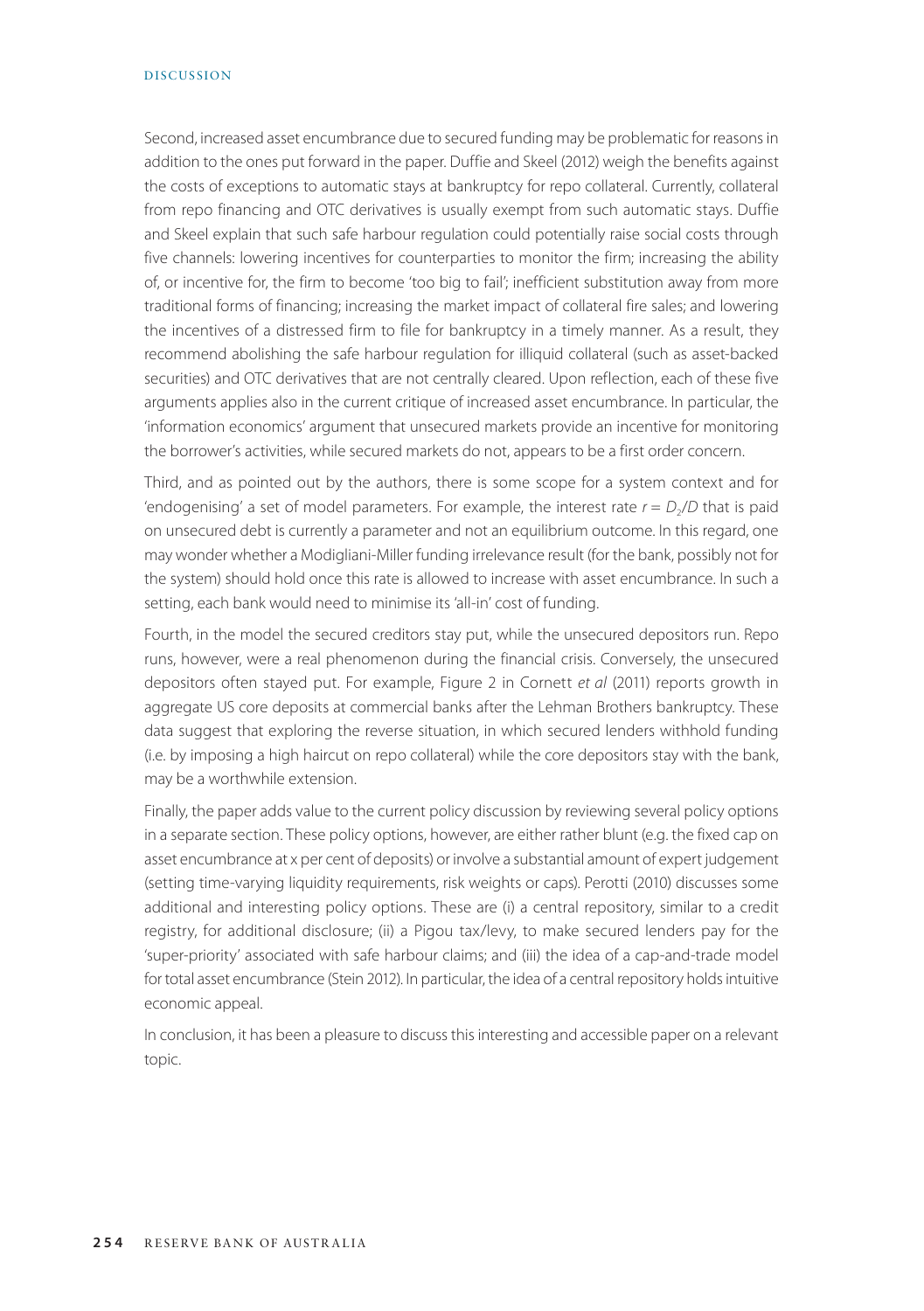## **References**

**Calomiris CW, JR Mason, M Weidenmier and K Bobroff (2012),** 'The Effects of Reconstruction Finance Corporation Assistance on Michigan's Bank Survival in the 1930s', NBER Working Paper No 18427.

**Cornett MM, JJ McNutt, PE Strahan and H Tehranian (2011),** 'Liquidity Risk Management and Credit Supply in the Financial Crisis', *Journal of Financial Economics*, 101(2), pp 297–312.

**Duffie D and D Skeel (2012),** 'A Dialogue on the Costs and Benefits of Automatic Stays for Derivatives and Repurchase Agreements', University of Pennsylvania, Institute for Law and Economics Research Paper No 12-2.

Perotti E (2010), 'Systemic Liquidity Risk and Bankruptcy Exceptions', CEPR Policy Insight No 52.

**Stein JC (2012),** 'Monetary Policy as Financial Stability Regulation', *The Quarterly Journal of Economics*, 127(1), pp 57–95.

### **2. General Discussion**

The discussion of the paper presented by Prasanna Gai largely focused on a range of potential ways to address the issues raised in the paper around encumbrance, and additional features to consider in broadening the model.

One participant suggested that the financial stability issues associated with the increase in the riskiness of unsecured debt as the level of collateralisation rose could be alleviated through greater use of unsecured debt instruments such as contingent convertible bonds (CoCos), which converted to equity when equity fell below a certain threshold. Since this writedown occurred while the institution was a going concern, and bolstered the liquidity position, the value of CoCo debt was independent of the level of encumbrance. It was suggested that, combined with greater use of deposit funding, which had proven to be less flighty during the financial crisis than might have been expected, more use of CoCos should mean that collateral encumbrance became less of a constraint on banks. Professor Gai suggested that a more detailed model could allow for multiple funding forms with endogenous rates of return, adding that he suspected CoCo bonds would tend to be an expensive option to utilise.

Relatedly, another participant noted that changes to the composition of funding outside the euro area since the financial crisis had been characterised by substitution towards deposit funding from unsecured retail sources, rather than an increase in asset encumbrance. They followed this with the interesting conjecture that implicit government guarantees of retail deposits were subsidising this shift in sources of funding for banks in a distortionary manner, suggesting that deposit insurance needed to be more sensitive to the funding structure.

Another participant took a broader view of which bank funding structures were likely to promote stability, suggesting that the optimal structure was endogenous to the type of stresses being faced and that encumbrance was not always the binding concern. As an example, the participant raised the Cypriot experience, where depositors had absorbed losses because the largely unencumbered, deposit-funded bank balance sheets lacked an unsecured debt component that could be subject to a haircut. This was contrasted with Greece, where senior unsecured debtholders were able to be haircut.